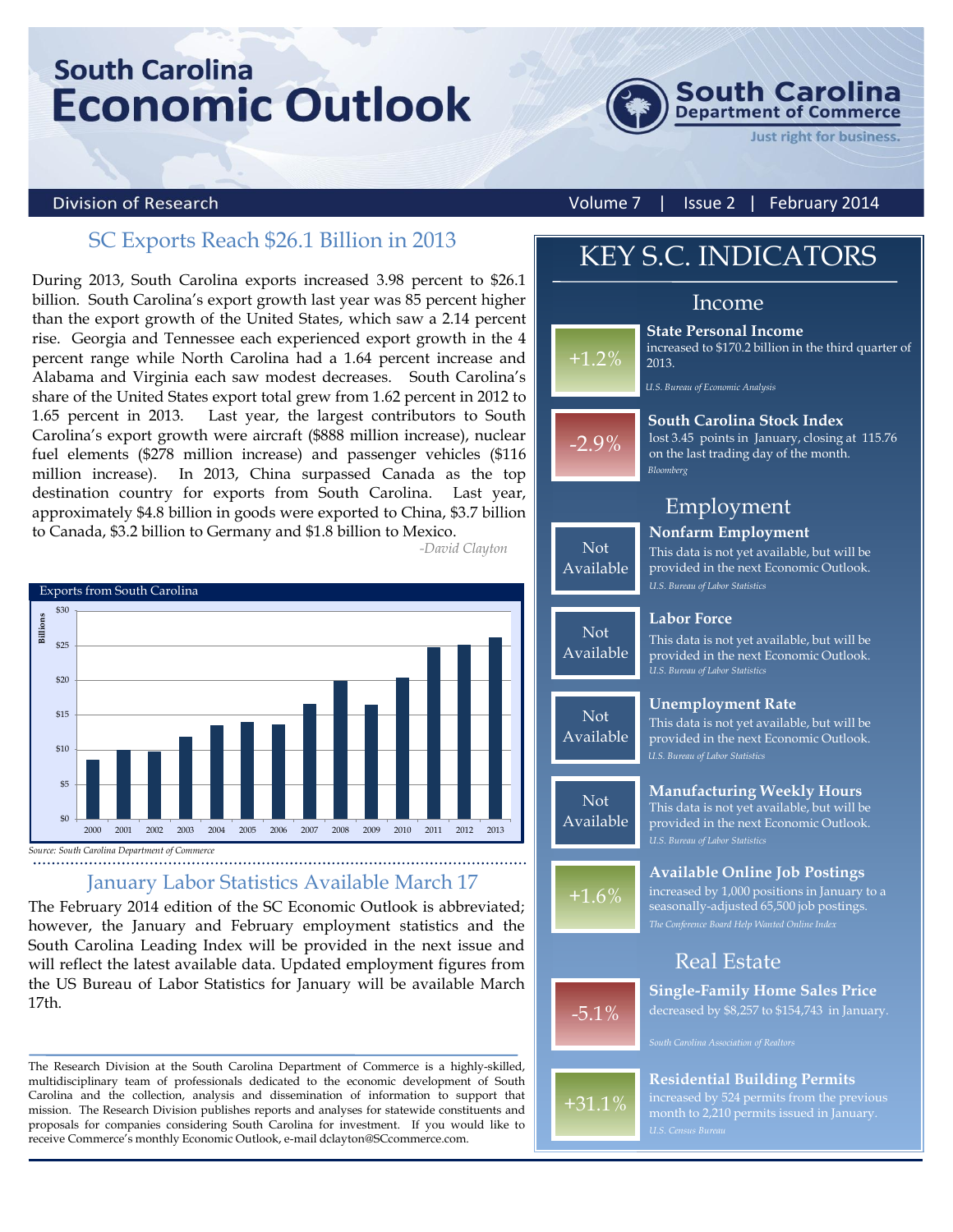

### South Carolina Real Estate

In January, the number of residential building permits issued in South Carolina surged by 31.1 percent to 2,210 permits. Last month's total was also 29.6 percent higher than a year ago. While all the major metros in South Carolina saw an increase in activity, the multi-family housing market in Charleston contributed 680 units to the state's total. Real estate sales were predictably slow in January,

with 25.2 percent fewer closings in South Carolina compared to December. Sales were down 2.0 percent compared to January a year ago. Although up 5.3 percent year over year, the median single family home sales price fell 5.1 percent in January.

|                                           | Month          | <b>Current</b> | Previous  | <sup>0</sup> % Change | <b>2013 YTD</b> | <b>2012 YTD</b> | $\%$ Change |
|-------------------------------------------|----------------|----------------|-----------|-----------------------|-----------------|-----------------|-------------|
|                                           |                |                | Year      | Year Ago              |                 |                 | <b>YTD</b>  |
| Closings                                  | <i>anuary</i>  | 3,567          | 3,641     | $-2.0\%$              | 3,567           | 3,641           | $-2.0%$     |
| Median Sales Price*                       | January        | \$154.7        | \$147.0   | 5.3%                  | \$154.7         | \$147.0         | 5.3%        |
| <b>Foreclosures</b>                       | <b>January</b> | 2,504          | 2,490     | $0.6\%$               | 2,504           | 2,490           | $0.6\%$     |
| Residential Building Permits - Total      | January        | 2,210          | 1.705     | 29.6%                 | 2.210           | 1.705           | 29.6%       |
| Residential Building Permits - Valuation* | January        | \$350,495      | \$314,384 | 11.5%                 | \$350,495       | \$314,384       | 11.5%       |

*\* Thousands of US dollars. Source: S.C. Association of Realtors, RealtyTrac, U.S. Census*

#### Business Activity







#### Income and Output











30 40 41 42 43 44 Dec 11 Feb 12 Apr 12 Jun 12 Aug 12 Oct 12 Dec 12 Feb 13 Apr 13 Jun 13 Aug 13 Oct 13 Dec 13 ■ United States ■ South Carolina Hours